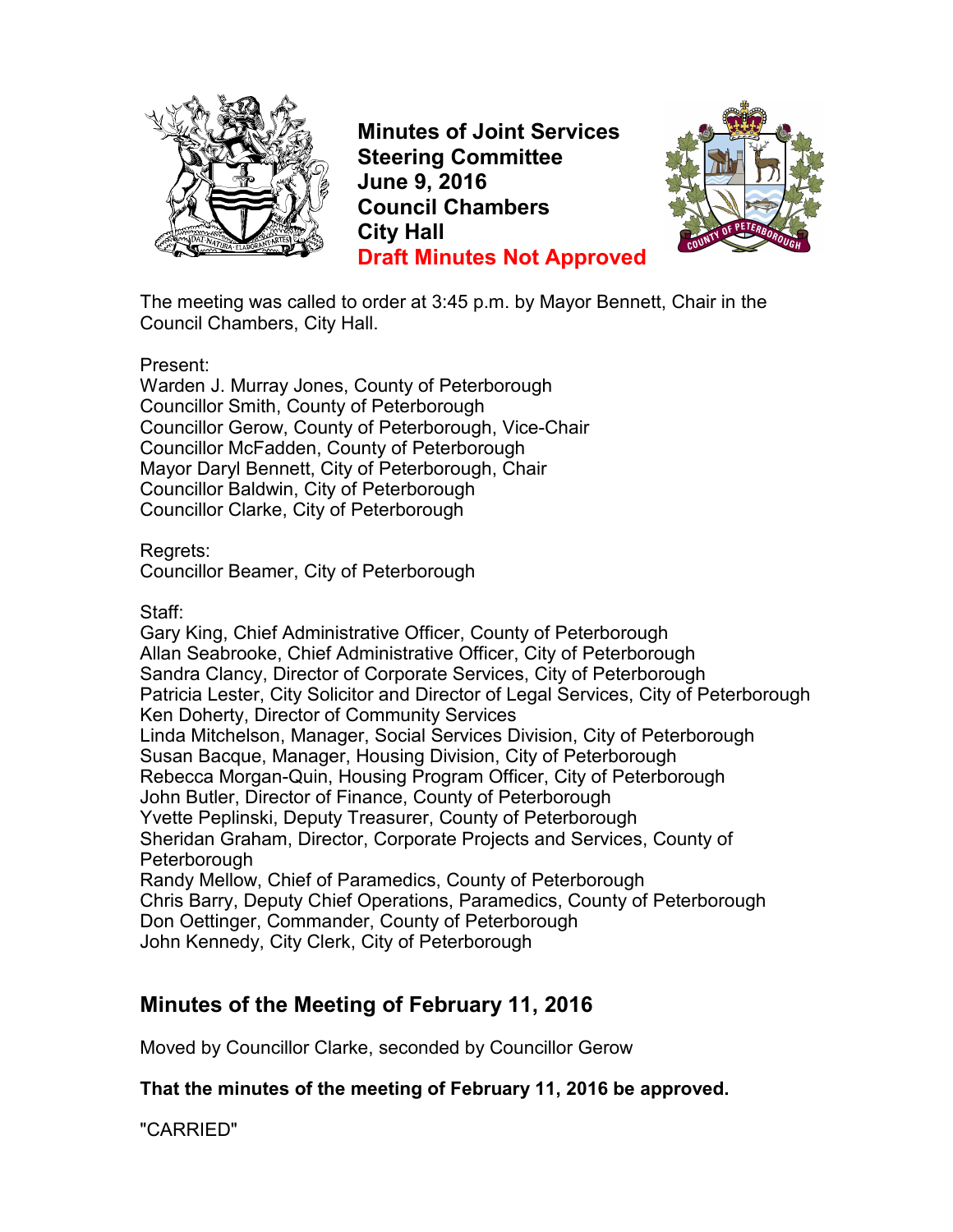#### **Disclosure of Pecuniary Interest**

There were no disclosures of Pecuniary Interest.

# **AHAC Minutes for Information**

Moved by Councillor Clarke, seconded by Councillor McFadden

**That the AHAC (Affordable Housing Action Committee) minutes of January 14, February 11, March 10 and April 14, 2016 be received for information.** 

"CARRIED"

# **Chief of Paramedics, County of Peterborough Peterborough County/City Paramedics 10 Year Facility and Resources Master Plan**

Randy Mellow, Chief of Paramedics made a presentation on the Paramedics 10 year Facility and Resources Master Plan.

Moved by Warden Jones, seconded by Councillor Smith

**That Joint Services Steering Committee accept in principle, the recommendations of the PCCP 10 Year Resources and Facilities Master Plan, and that implementation of the various recommendations be subject to the annual budget process or other reports as appropriate.**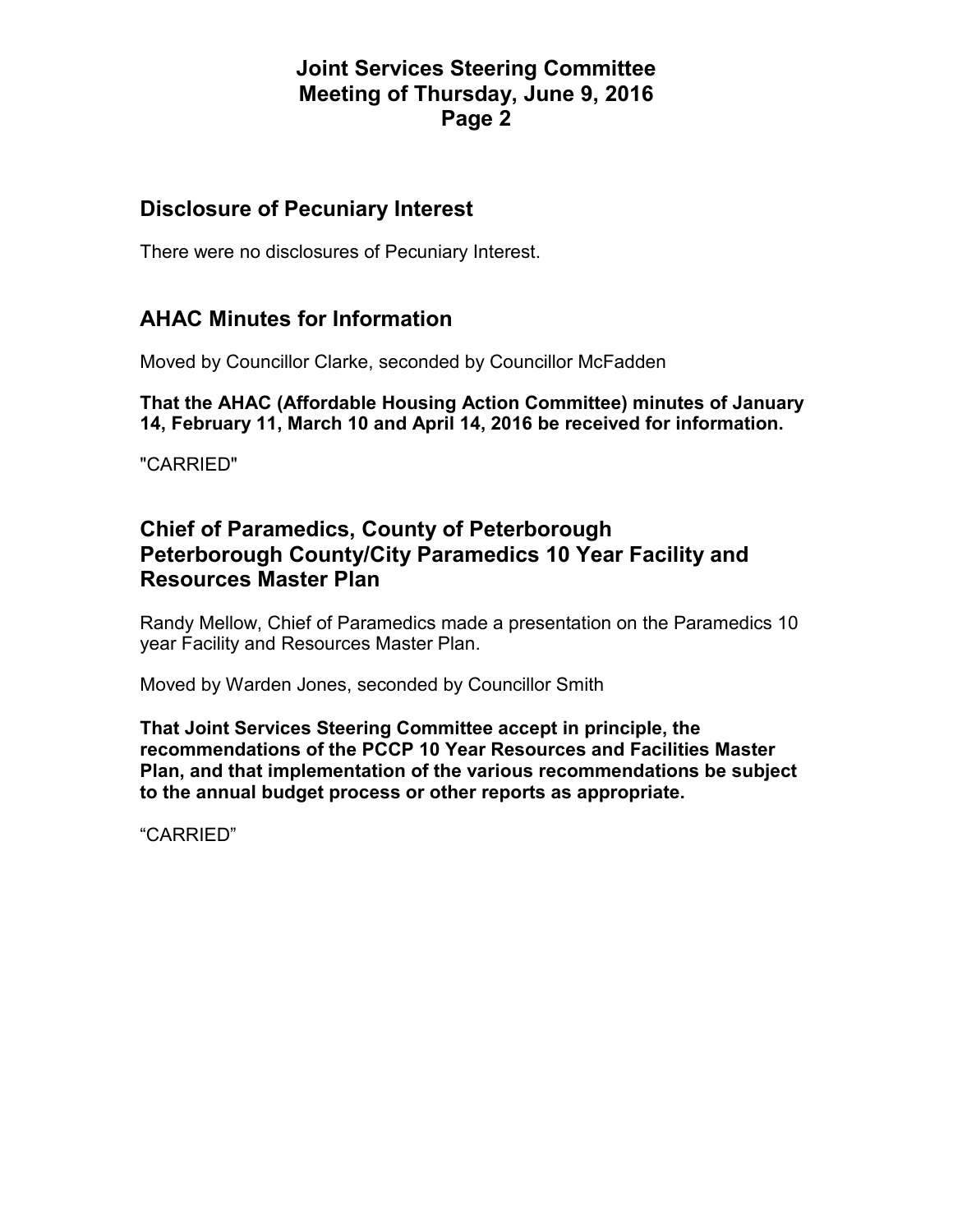#### **Director of Community Services, City of Peterborough Report CSSSJSSC16-005 Peterborough Poverty Reduction Network – Strategic Plan**

Linda Mitchelson, Manager, Social Services Division, John Martyn and Diane Therrien of Peterborough Poverty Reduction Network, made a presentation.

Moved by Councillor Clarke, seconded by Councillor Gerow

**That the Joint Services Steering Committee endorse the recommendation outlined in Report CSSSJSSC16-005 dated June 9, 2016, of the Director of Community Services, as follows:** 

**That the presentation by the PPRN be received for information.** 

"CARRIED"

### **Director of Planning and Development Services, City of Peterborough Report PLHDJSSC16-002 Peterborough's 10-year Housing and Homelessness Plan: Progress Report 2015**

Susan Bacque, Manager, Housing Division and Rebecca Morgan-Quin, Housing Program Officer made a presentation on Report PLHDJSSC16-002.

Moved by Councillor Smith, seconded by Councillor Baldwin

**That Joint Services Steering Committee endorse the recommendation outlined in Report PLHDJSSC16-002 dated June 9, 2016, of the Director of Planning and Development Services, as follows:** 

- **a) That the 10-year Housing and Homelessness Plan Progress Report 2015 presentation be received for information; and**
- **b) That Appendix A, being the 10-year Housing and Homelessness Plan Progress Report 2015, be received.**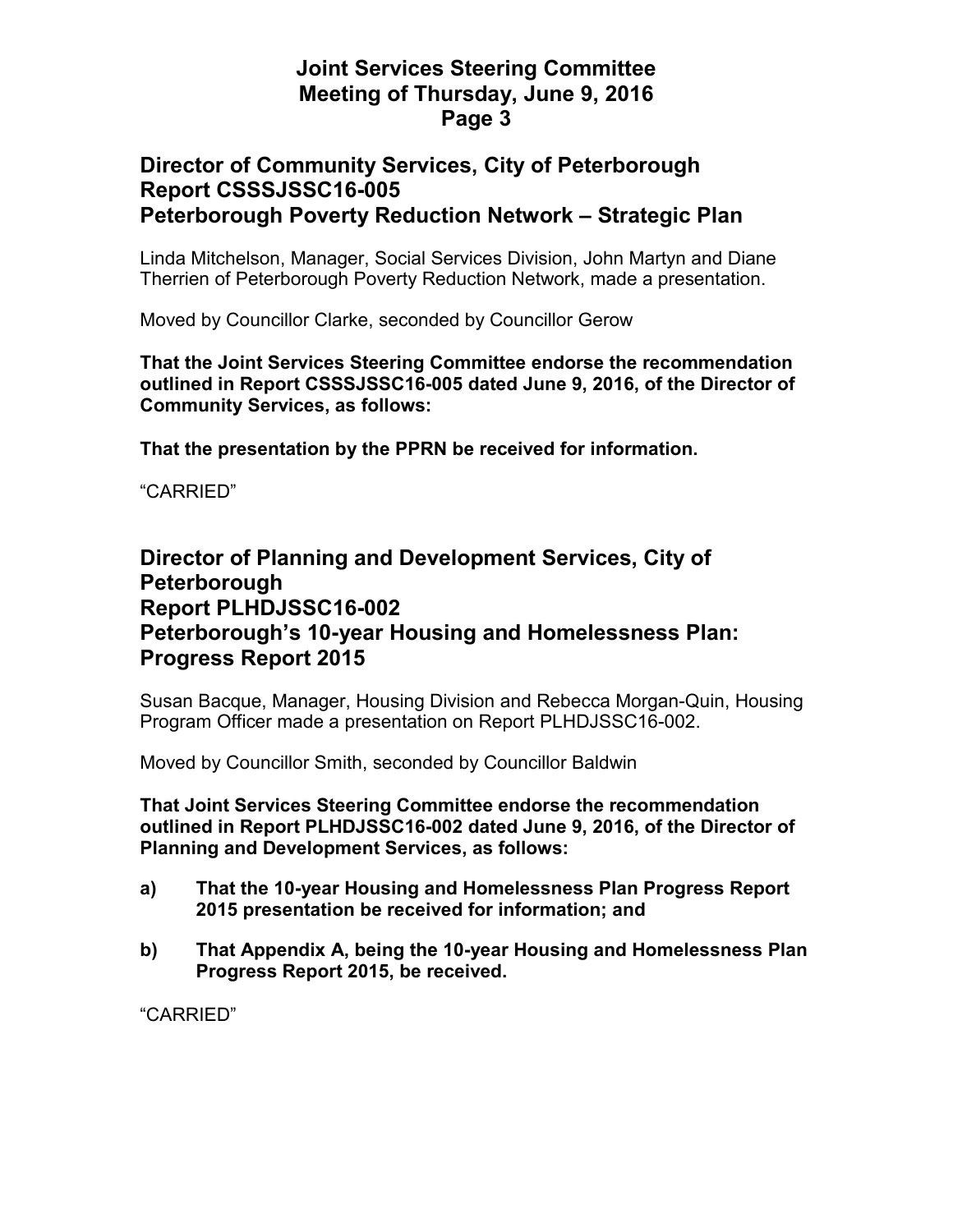### **Director of Community Services, City of Peterborough Report CSSSJSSC16-004 211 Information Referral System**

Linda Mitchelson, Manager, Social Services Division and Lisa Smith, Director, Philanthropic Impact, United Way Peterborough & District made a presentation.

Councillor Clarke left the meeting at 5:10 p.m.

Moved by Councillor Baldwin, seconded by Councillor McFadden

**That the Joint Services Steering Committee approve the recommendations outlined in Report CSSSJSSC16-004 dated June 9, 2016, of the Director of Community Services, as follows:** 

- **a) To receive a presentation on the status of 211 from the United Way Peterborough (UWP);**
- **b) To authorize Staff to enter into discussions with UWP and 211 Ontario on potential changes to the agreement with 211 for Peterborough; and**
- **c) To authorize the Director of Community Services to sign any required service agreements with 211 within the approved budget level.**

"CARRIED"

## **Director of Corporate Services, City of Peterborough Report CPFSJSSC16-022 Provincial Offenses Act Collection and Write-Off Policy**

Moved by Warden Jones, seconded by Councillor McFadden

**That the Joint Services Steering Committee approve the recommendation outlined in Report CPFSJSSC16-022 dated June 9, 2016 of the Director of Corporate Services as follows:** 

**That the Provincial Offences Act Collection and Write-Off Policy, as set out in Appendix A to report CPFSJSSC16-022, be approved.**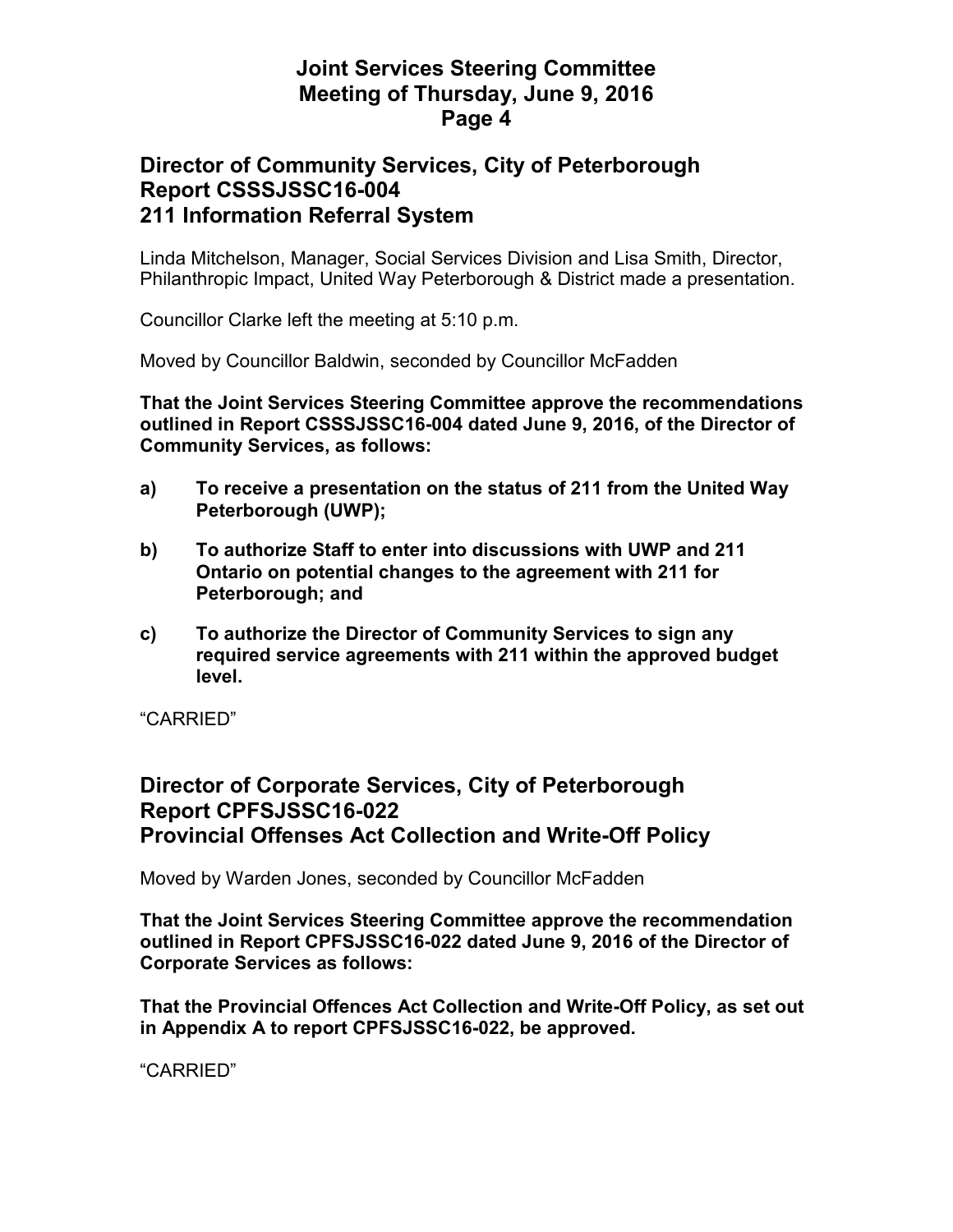## **Recess Open Session**

Moved by Councillor Gerow, seconded by Warden Jones

#### **That the Joint Services Steering Committee recess.**

"CARRIED"

The committee recessed at 5:14 p.m. and reconvened at 5:15 p.m. in the Doris Room.

Moved by Councillor McFadden, seconded by Warden Jones

#### **That the Joint Services Steering Committee reconvene.**

"CARRIED"

# **Closed Session**

Moved by Councillor Baldwin, seconded by Councillor Gerow

**That the Joint Services Steering Committee move into Closed Session to discuss one item under Section 239(2)(c) a proposed or pending acquisition or disposition of land by the municipality or local board.** 

"CARRIED"

The committee moved into Closed Session at 5:15 p.m.

The committee adjourned Closed Session at 5:34 p.m. and reconvened in Open Session.

## **Other Business**

There were no items of Other Business.

## **Next Meeting**

The Chair indicated that the next meeting will be on Thursday, September 8, 2016.